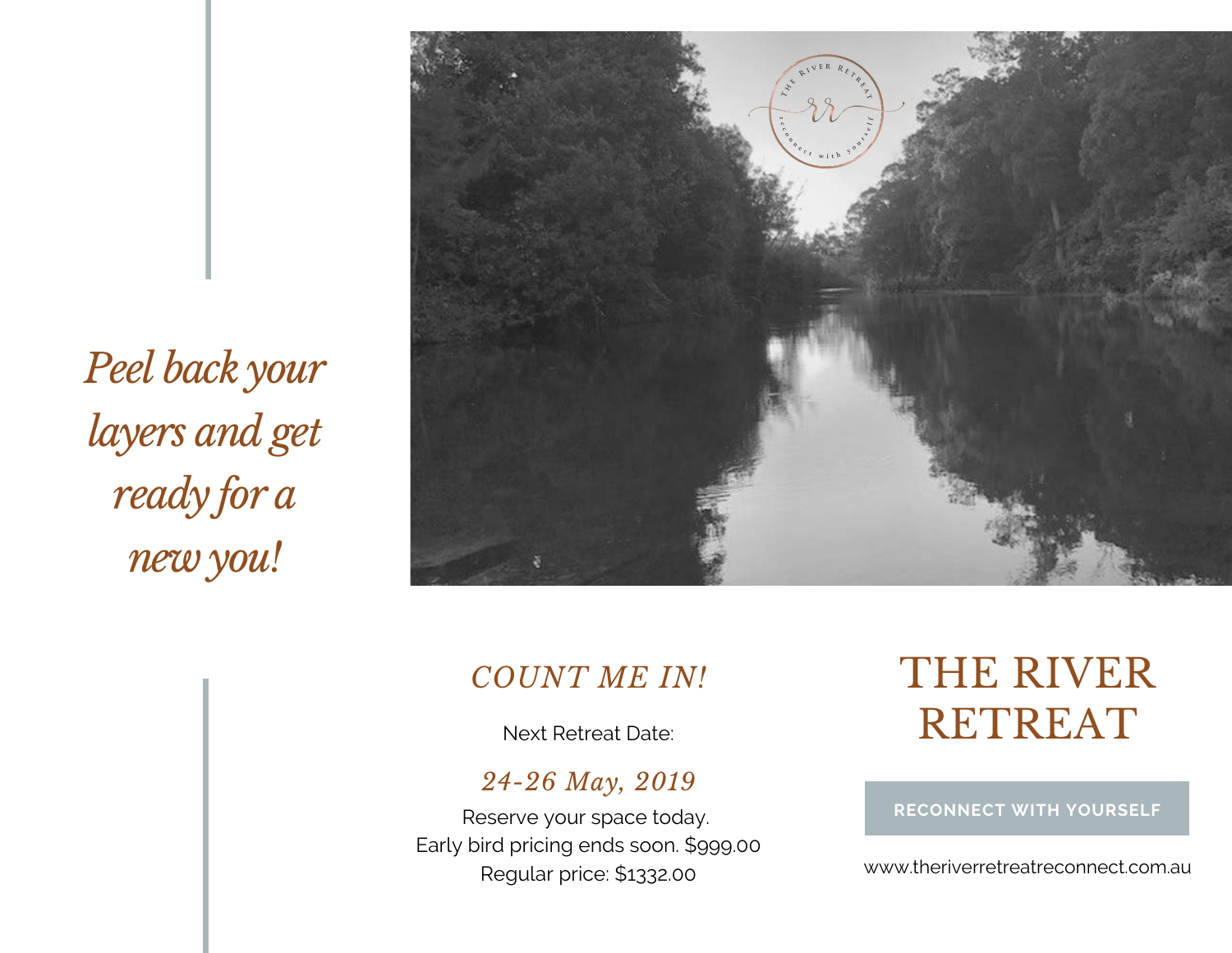## INVEST IN YOURSELF

When was the last time you reconnected with yourself?

As women, we're constantly caring for others and juggling responsibilities, which often leaves us little time for ourselves.

### **Take this opportunity to put yourself first.**

You walk away from this retreat empowered by life-changing, proven processes.

You gain freedom from unconscious thoughts & behaviours that do not serve you.

You understand the 'why' behind your thoughts and behaviour.

You gain skills to transform your relationships.

You release long-term stress and leave feeling refreshed and invigorated.

You create new possibilities.

You return to your life–a new you– inspired, competent and confident.

Reconnect with yourself at The River Retreat and live your best life.

Don't struggle through another week feeling drained, don't be disappointed by another communication breakdown, or another desire unfulfilled.

#### **Join us at The River Retreat.**

We blend brain science with human behaviour to delve into the layers of self, relationships, family and work, and reveal what is actually running your life and driving your behaviour, then we give you the skills that you wish you had years ago.

### PROGRAM PARTICIPANTS

*"Throughout the course I gained a much greater self awareness which has enabled me to evolve and grow."*

> *"The course was AWESOME!!! EVERYONE needs to do this course. Amazing and such an eye opener!"*

*"Felicity uncovered so much in regard to personal and professional pains and provided me the right tools for me to cure these."*

## $AI.I.$ **INCLUSIVE**





Accommodation

Food & Beverages





Tailored Program Practical Strategies





Riverside Location 50 Acre Property





Global Expertise Women's Support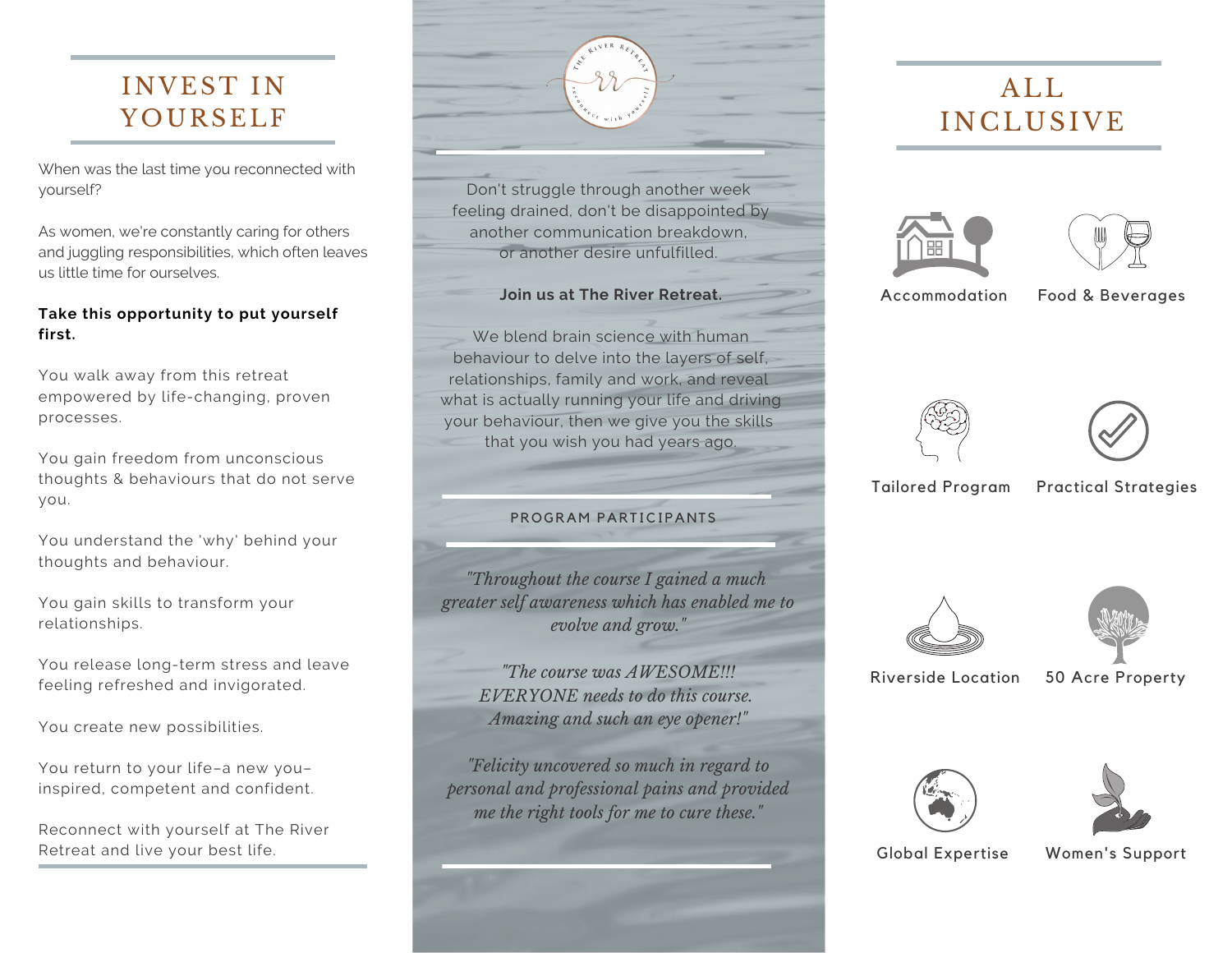# YOUR RETREAT

## Location

The river retreat sits among 50 acres of private, tranquil, unspoilt beauty within the lush hinterland of the Orara Valley–just a short drive from Coffs Harbour, one of NSW's most popular tourist destinations. The property is surrounded on three sides by the crystal-clear freshwater Orara River, which invites you to swim or meander alongside. Allow yourself total immersion in the charm and magic of The River Retreat. The enchanting views, the sound of nature and the space to roam is yours.



*It's about challenging the beliefs that have been engrained in us, to think dif erently & approach things dif erently."*





## Accomodation

Your accommodation is a family home and not a purpose built conference centre, so we will be bunking in together and sharing bathrooms and living spaces. Please refer to the website for more details. Rooms are allocated on a first booked, first choice basis. If you have any preferences, be sure to let us know!

## What To Expect

The perfect weekend away, with time to unwind, enjoy nature, eat, drink and wake up to a NEW YOU!

Our bespoke program has come at the request of thousands of intelligent, amazing women. This program targets many of the universal struggles that women have expressed such as, balancing self care with caring for others, negative self-talk, setting boundaries, juggling multiple demands, seeking freedom from what holds them back.

Designed to have life-changing impact, it's based on proven strategies that draw from psychology, neuroscience, quantum physics, and emotional intelligence. Delivered by your expert facilitator, Felicity Waterford, who brings 25 years of global experience to her Personal Mastery programs that transform lives.

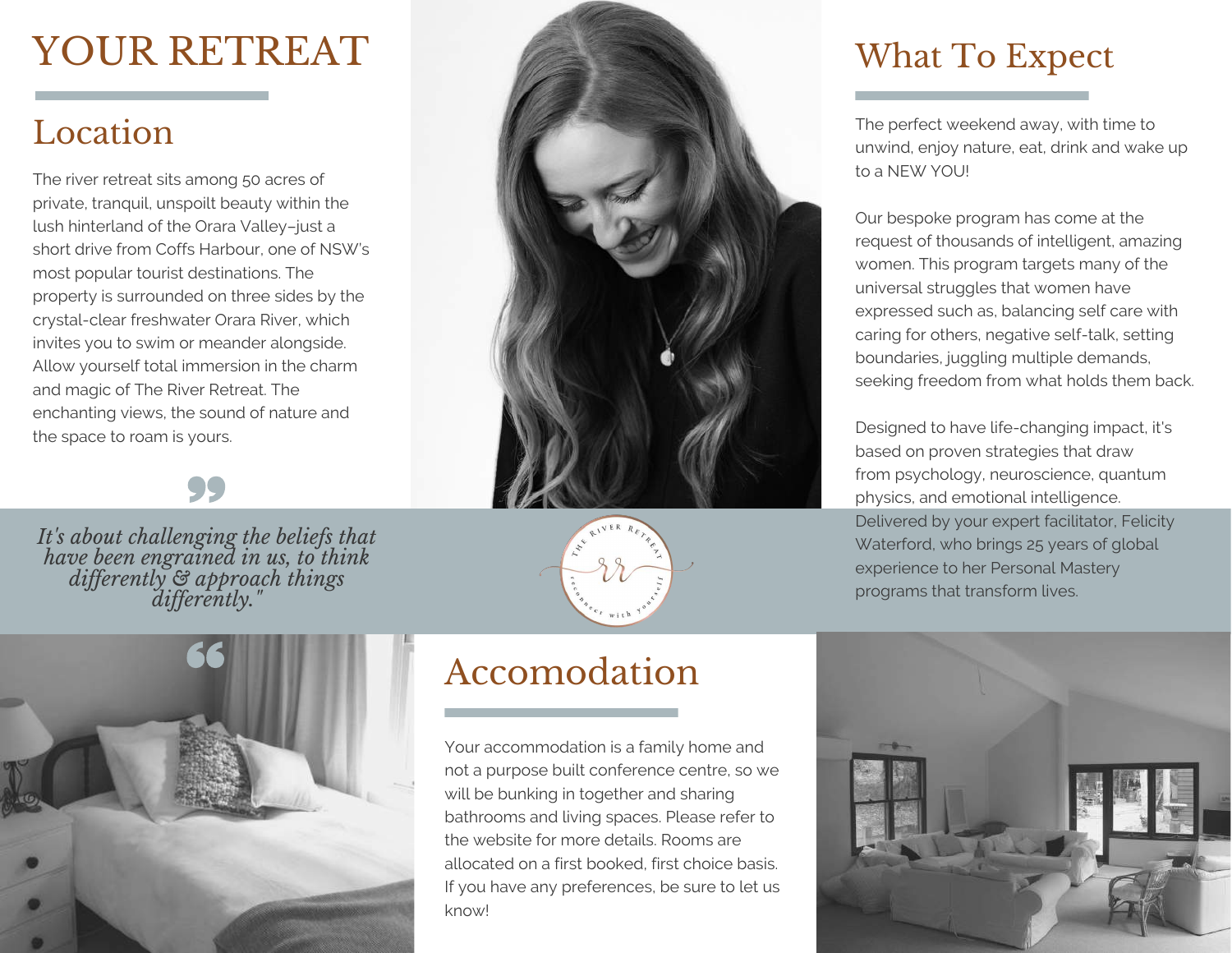## Who We Are

The River Retreat is specifically run by women, for women. We wanted to create the space for you to reconnect with yourself and transform your life in a way that is authentic, purposeful and fulfilling. Knowing that most of us have an area in our lives that we struggle with internally, whether it's relationships, family, self, work or purpose, we developed a program that makes a difference. It has worked for me personally and for thousands of women I've interacted with. We're all about women being true to themselves, and that means having the skills we need to be our best selves and live our best lives.





time take charge of your thoughts.

Get ready to delve deep into you. Your emotions, your thoughts, your habits,

purposeful change in their lives.

Join us to escape the stresses of your transformation.

It's time for you.

## "Take time to do what makes your soul happy."



"Nourish yourself in a way that helps you blossom in the direction you want to go, you are worth the effort."

Book now to claim early bird price: www.theriverretreatreconnect.com.au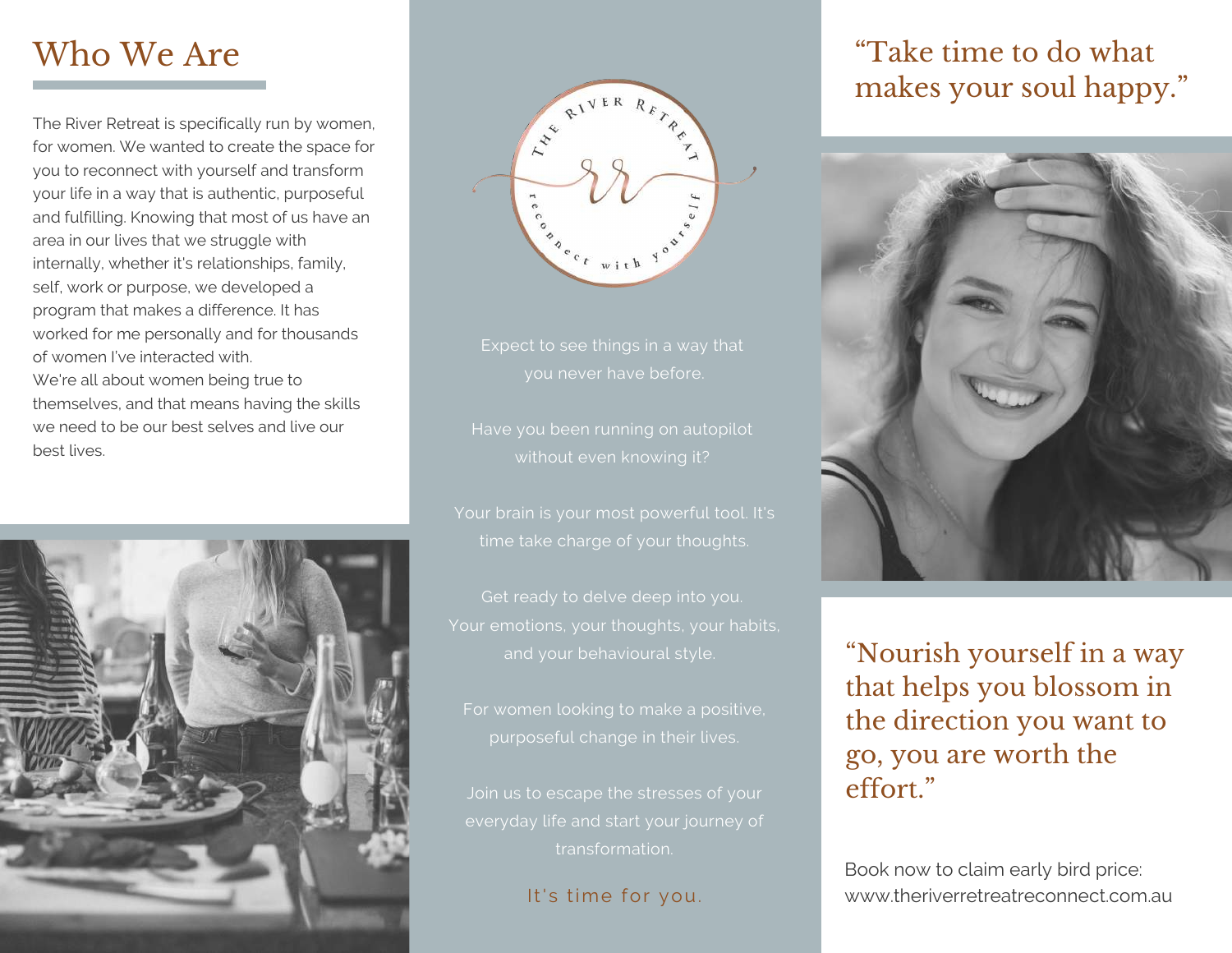

### *GETTING HERE*

The River House 60 Casuarina Lane Karangi 2450

### *BY AIR*

### **Fly to Coffs Harbour Airport**

Fly into Coffs Harbour Airport (4km from Coffs Harbour town centre) with one of four operators servicing the region - QantasLink, Tigerair, Virgin Australia and Fly Corporate. Direct flights operate to and from Sydney, Melbourne and Brisbane.

### **Transfer Options**

Option 1. Let us know your flight and we will come and pick you up Option 2: An Uber from Coffs Harbour Airport to The River House is estimated at \$28 - \$37

## *ROAD TRIP*

#### **From Brisbane**

 $(383 \text{ km})$  = Approx.  $4\frac{1}{2}$  hour drive) Take the M1 to merge onto the A1 Highway travelling south. Follow the A1 Highway to Coffs Harbour Follow the signs to Coramba/ Karangi via Armidale Street Turn Right into Ryan Street – 82m Turn left to stay on Ryan Street – 52m Slight Right onto Armidale Street – 6.3km Turn Left onto Orara Way – 36.3km Continue onto Coramba Street - 1.2km Continue on to Orara Way – 10.6km Continue on to Nana Street – 500m Continue on to Orara Way – 9.6km Continue onto Gale Street – 600m Continue onto Coramba Road – 5.2km Turn Right onto Upper Orara Road 1.1 km Turn left into Casuarina Lane - 1.1km

**Keep Going, See Almost There...**



### *ROAD TRIP* **From Sydney**

(538 kms) Approx. 6 hour drive (I did this drive with my daughter last year and I'd recommend stopping for the amazing scones halfway there – look for the signs). Take the M1, M2 or A3 to merge onto the A1 Highway travelling north. Follow the A1 Highway to Coffs Harbour Follow the signs to Coramba/ Karangi via Coramba Road Turn Left into Combine Street – 400m Turn Right into Azalea Avenue – 550m Turn Left into W High Street – 500m At the roundabout – take the first exit onto Coramba Road – 700m Keep left to continue towards Coramba Road – 85m Continue straight onto Coramba Road for 7.9 km Turn Left into Upper Orara Road 1.1 km Turn right into Casuarina Lane

#### **Almost there...**

At the Karangi Post Office/ general store, turn Left to Upper Orara Road You will cross a bridge, and the road curves to the right and up a hill. Just over the crest of the hill turn right into Casuarina Lane Follow Casuarina Lane, past the bitumen onto the dirt road taking you over the cement bridge, through the gates onto The River House.

*Escape on a weekend getaway solo or with your girlfriends!*